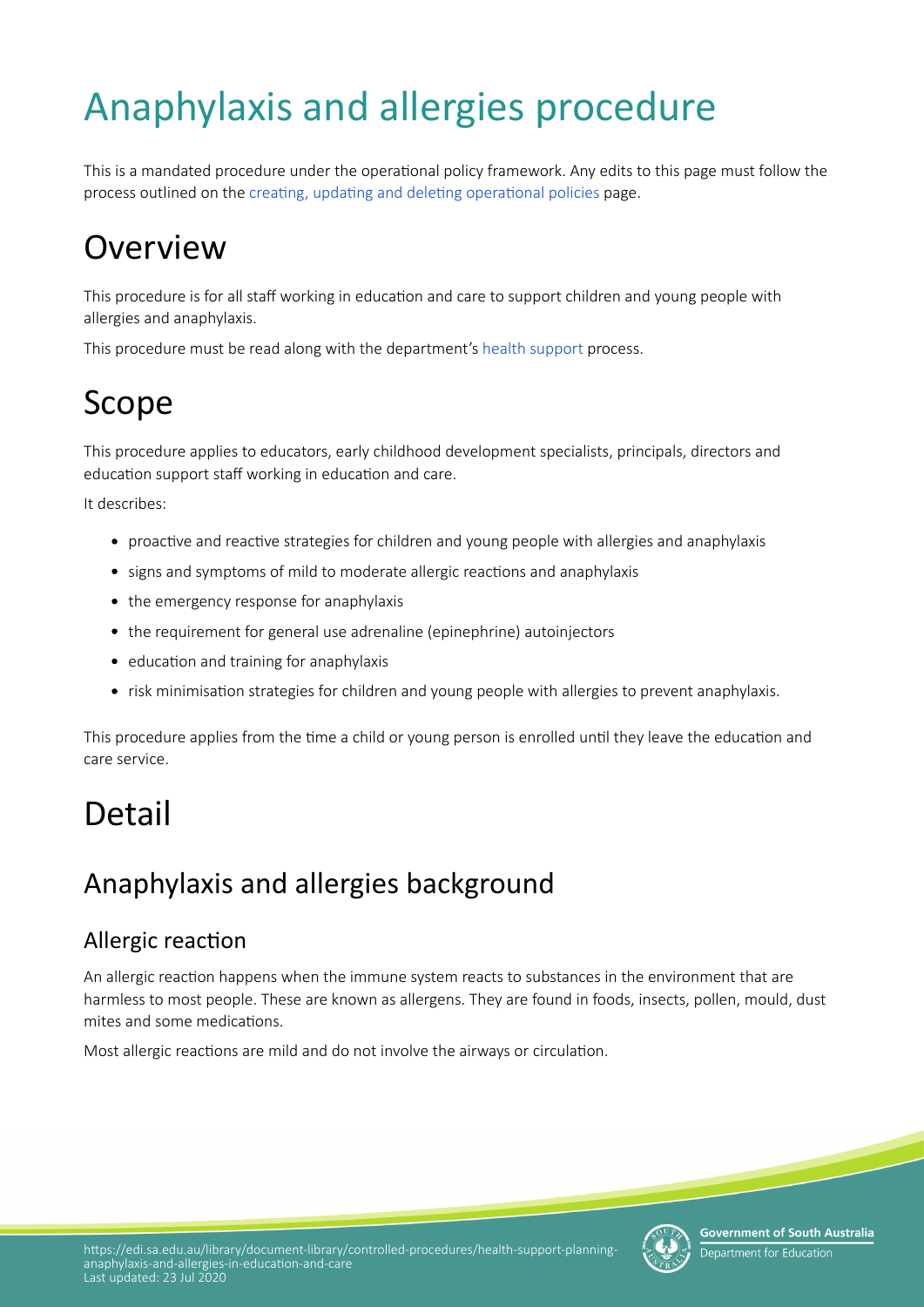## Anaphylaxis

Anaphylaxis must always be treated as a medical emergency.

Anaphylaxis is a potentially life threatening, severe allergic reaction. It's characterised by rapid onset airway, breathing or circulatory problems or both, and is usually associated with skin symptoms and swelling.

Not all people with allergies are at risk of anaphylaxis.

## Anaphylaxis incidents in Australia

The Allergen Bureau reports an increase of 10% per year in hospital admissions for food-induced anaphylaxis between 1997 and 2013. See food-related anaphylaxis fatalities on the rise in Australia.

The majority of food-induced anaphylaxis admissions occurred in children aged less than 5, and resulting deaths occurred between 8 and 35 years of age.

Stng-induced anaphylaxis hospital admissions peak between 5 and 9 years of age. The Department of Allergy and Immunology reports no fatalities within this age group for sting-induced anaphylaxis. See anaphylaxis [fatalites and admissions in Australia](https://www.ncbi.nlm.nih.gov/pubmed/19117599)

## Signs and symptoms of allergic reactions including anaphylaxis

## Signs of mild to moderate allergic reaction

Signs include:

- $\bullet$  tingling mouth
- swelling of lips, face, eyes
- hives or welts
- abdominal pain, vomiting (these are signs of anaphylaxis when the trigger is insect venom).

## Signs of anaphylaxis

Signs include:

- difficult or noisy breathing
- swelling of tongue
- swelling or tightness in throat
- difficulty talking and/or hoarse voice
- wheeze or persistent cough
- persistent dizziness or collapse
- pale and floppy appearance (young children).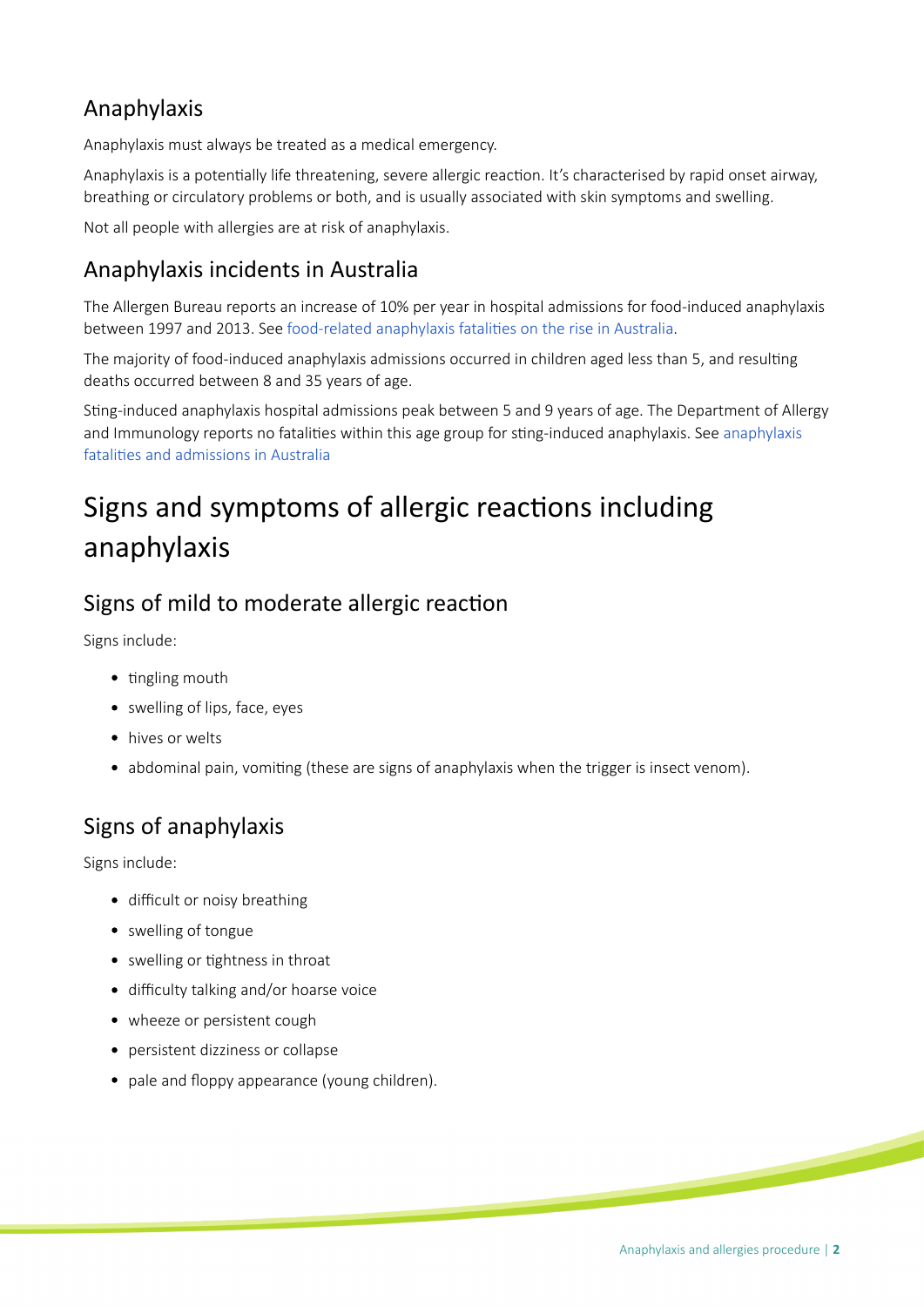## Anaphylaxis and asthma

Always give the adrenaline autoinjector frst, and then the asthma reliever pufer.

Treat for anaphylaxis if someone has asthma as well as an allergy and they have sudden breathing difficulties, even if there are no skin symptoms.

Anaphylaxis may present with symptoms affecting the airway including breathing difficulty, persistent cough or wheeze. If the child or young person has asthma it can be difficult to determine if they are experiencing anaphylaxis or asthma.

Go to [asthma](https://www.education.sa.gov.au/supporting-students/health-e-safety-and-wellbeing/health-support-planning/managing-health-education-and-care/physical-health/asthma) for more information.

## Treatment for anaphylaxis

All education and care staff must provide first aid measures following any relevant ASCIA action plan.

### First aid treatment for anaphylaxis

Download [ASCIA frst aid for anaphylaxis \(PDF 258KB\)](https://www.allergy.org.au/images/stories/anaphylaxis/2017/ASCIA_PCC_Anaphylaxis_First_Aid_2017.pdf).

- Lay the person flat. Do not allow them to stand or walk. If breathing is more difficult lying down, allow them to sit. If unconscious, place in recovery positon.
- Make sure the person is no longer exposed to the allergen or trigger.
- Administer the adrenaline autoinjector into the muscle of the outer mid-thigh (when using an EpiPen®, hold in place for 3 seconds after the injection).
- Call triple zero (000) for an ambulance.
- Phone the parent, carer or emergency contact.
- Further adrenaline doses may be given if there's no response after 5 minutes, if another adrenaline autoinjector is available.
- Commence cardiopulmonary resuscitation (CPR) at any time if the person is unresponsive and not breathing normally.
- In **all** cases of anaphylaxis, the care for the child or young person must be transferred to the ambulance officer for admission to hospital for at least 4 hours of observation.
- The person experiencing anaphylaxis should not stand or walk to the ambulance. They must be placed on a stretcher, even if they appear to have recovered from anaphylaxis. Standing may cause the blood pressure to drop and lead to the condition worsening.
- The used adrenaline autoinjector should be handed to the ambulance officer, and they should be advised of the time of administration.

## Using an adrenaline autoinjector (EpiPen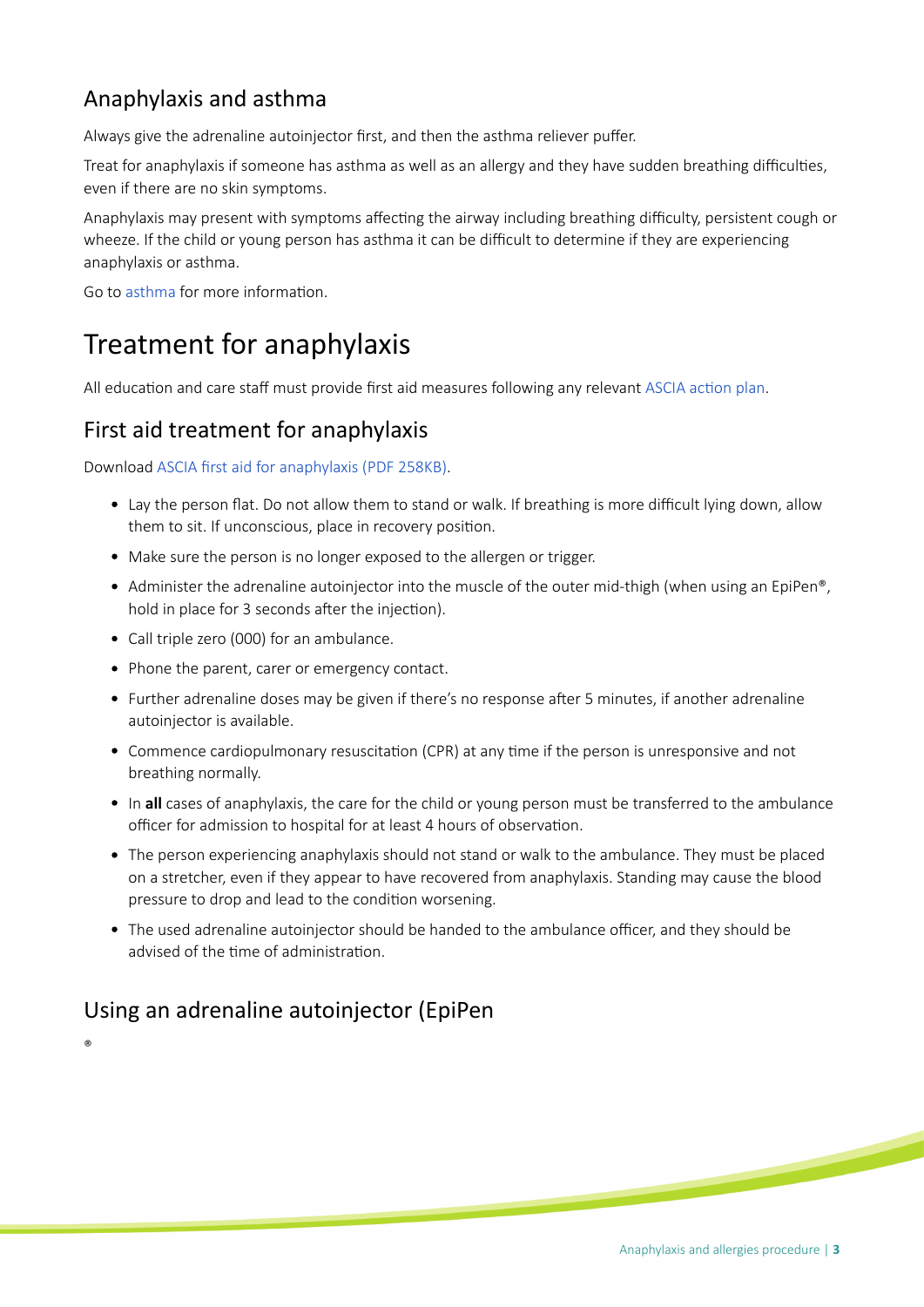## or EpiPen Jr

### ® )

Download [ASCIA how to give an EpiPen \(PDF 101KB\).](https://www.allergy.org.au/images/stories/anaphylaxis/2018/ASCIA_PCC_How_to_give_EpiPen_2018.pdf)

- Give the injection into the person's outer mid-thigh (intra-muscular). You can do this through clothing, taking care to avoid seams and pockets.
- Remember 'orange to the thigh, blue to the sky'.
- There's no need to swab the skin.
- $\bullet$  When using an EpiPen®, hold the autoinjector in place for 3 seconds after the injection.
- You don't need to rub or massage the injection site.
- An EpiPen® has an orange needle shield. After use, the needle is retracted back into the device so no needle is exposed.

### Who can administer an adrenaline autoinjector

Adrenaline autoinjectors have been designed for use by anyone in an emergency. This includes people who are not medically trained, such as a friend, teacher, childcare worker, parent, passer-by, or the individual with anaphylaxis (if they are capable and old enough).

Instructions are shown on each device and on the ASCIA action plan for anaphylaxis.

### Self-administraton of an adrenaline autoinjector

If a child or young person self-administers their own adrenaline autoinjector, a staff member must:

- supervise and monitor the child or young person at all times
- follow the instructions on the child or young person's ASCIA action plan
- call an ambulance (000).

The decision for a child or young person to carry their own adrenaline autoinjector can be made by using the decision making tool for medication management in consultation with the child or young person and parent or carer.

Staff cannot expect children and young people experiencing anaphylaxis to self-administer their adrenaline autoinjector. Individuals experiencing anaphylaxis can become confused and the risk of error in administraton is high. In these circumstances, education and care staff must administer the adrenaline autoinjector.

There's no clarifcaton on what age a child or young person is reasonably able to administer their own adrenaline autoinjector. [Allergy & Anaphylaxis Australia](https://allergyfacts.org.au) advise that children over 10 to 12 years of age may carry their own device. The [Australasian Society of Clinical Immunology and Allergy \(ASCIA\)](https://www.allergy.org.au) advises that the decision be based on a combination of factors, including age, maturity and ability to use the device.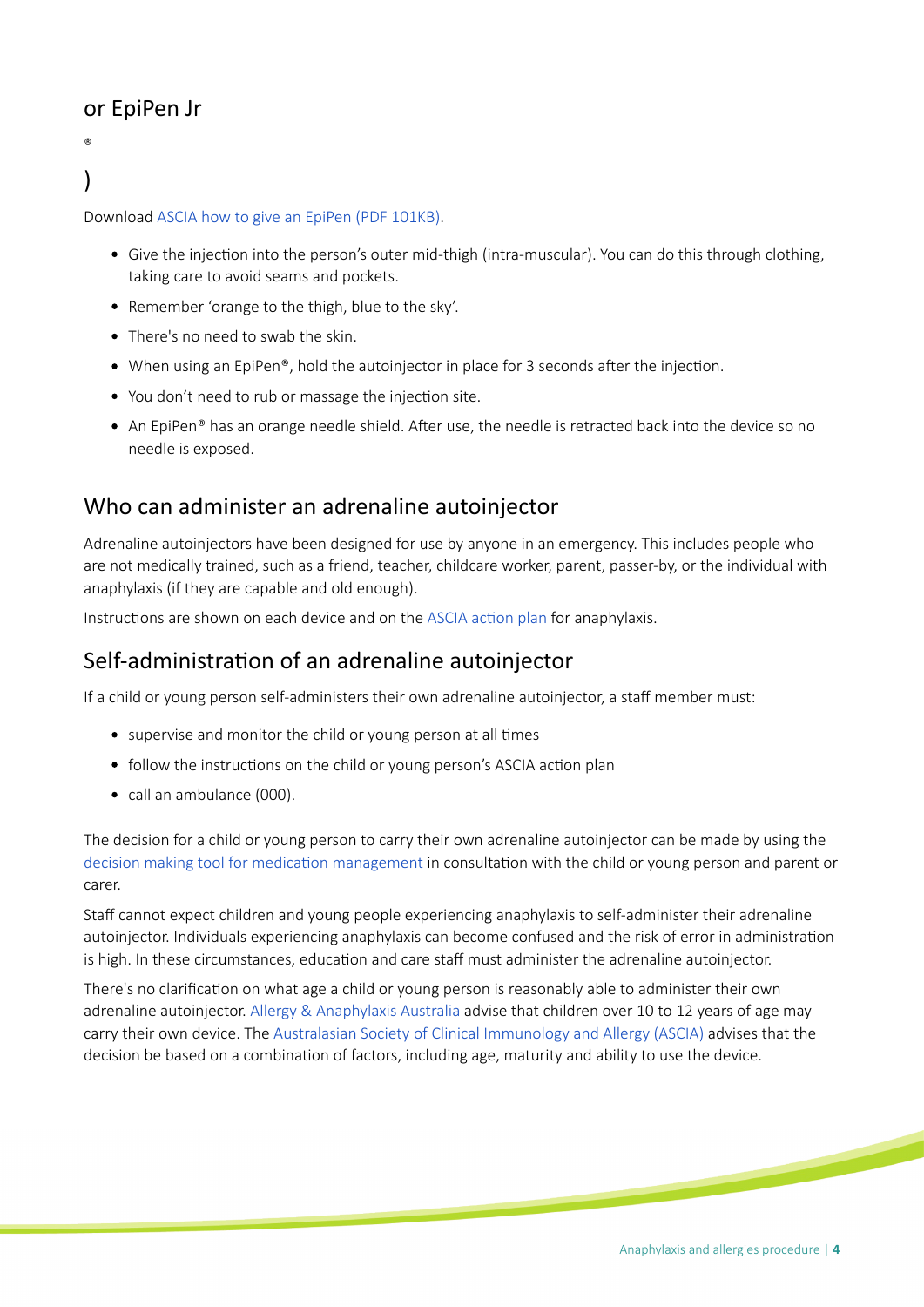## Potential for a delayed response from emergency services

Anaphylaxis management can be difficult in rural and remote sites where ambulance bases are many kilometres away, or are operated by volunteer services.

The department recommends children and young people who have been prescribed a personal EpiPen® carry this with them when travelling to and from the education and care service.

If a second adrenaline autoinjector needs to be administered (under the instructon of emergency services), the general use adrenaline autoinjector, or another child or young person's device, can be used.

## ASCIA action plans and health support agreements

The Australasian Society of Clinical Immunology and Allergy (ASCIA) have developed acton plans as part of a comprehensive anaphylaxis management plan. They provide instructons for the management and frst aid treatment of anaphylaxis.

ASCIA action plans are completed by a medical or nurse practitioner.

A [health support agreement \(DOC 128KB\)](https://www.education.sa.gov.au/sites/default/files/hsp120-health-support-agreement.docx) and [safety and risk management plan \(DOC 140KB\)](https://www.education.sa.gov.au/sites/g/files/net691/f/hsp121-safety-risk-mgmt-plan.doc) should be developed in consultation with the parent or carer. This should identify risk minimisation strategies, management and treatment for the child or young person in the event of an allergic reacton or anaphylaxis in the context of the education or care setting.

### General ASCIA action plan for anaphylaxis (orange plan)

The general ASCIA action plan for anaphylaxis (orange plan) does not contain any personal information and must be stored in the education and care service with the general use adrenaline autoinjector.

It's used as an instruction guide.

### Personal ASCIA action plan for Anaphylaxis (red plan)

The personal ASCIA action plan for anaphylaxis (red plan) is for a person who has been prescribed an adrenaline autoinjector.

This is used as a medication agreement for the adrenaline autoinjector and antihistamine medication included in the plan.

### Personal ASCIA action plan for allergic reactions (green plan)

The personal ASCIA action plan for allergic reactions (green plan) is for a person with medically confirmed allergies considered to be at a low risk of anaphylaxis. An adrenaline autoinjector is not prescribed.

This is used as a medication agreement for antihistamine medication included in the plan.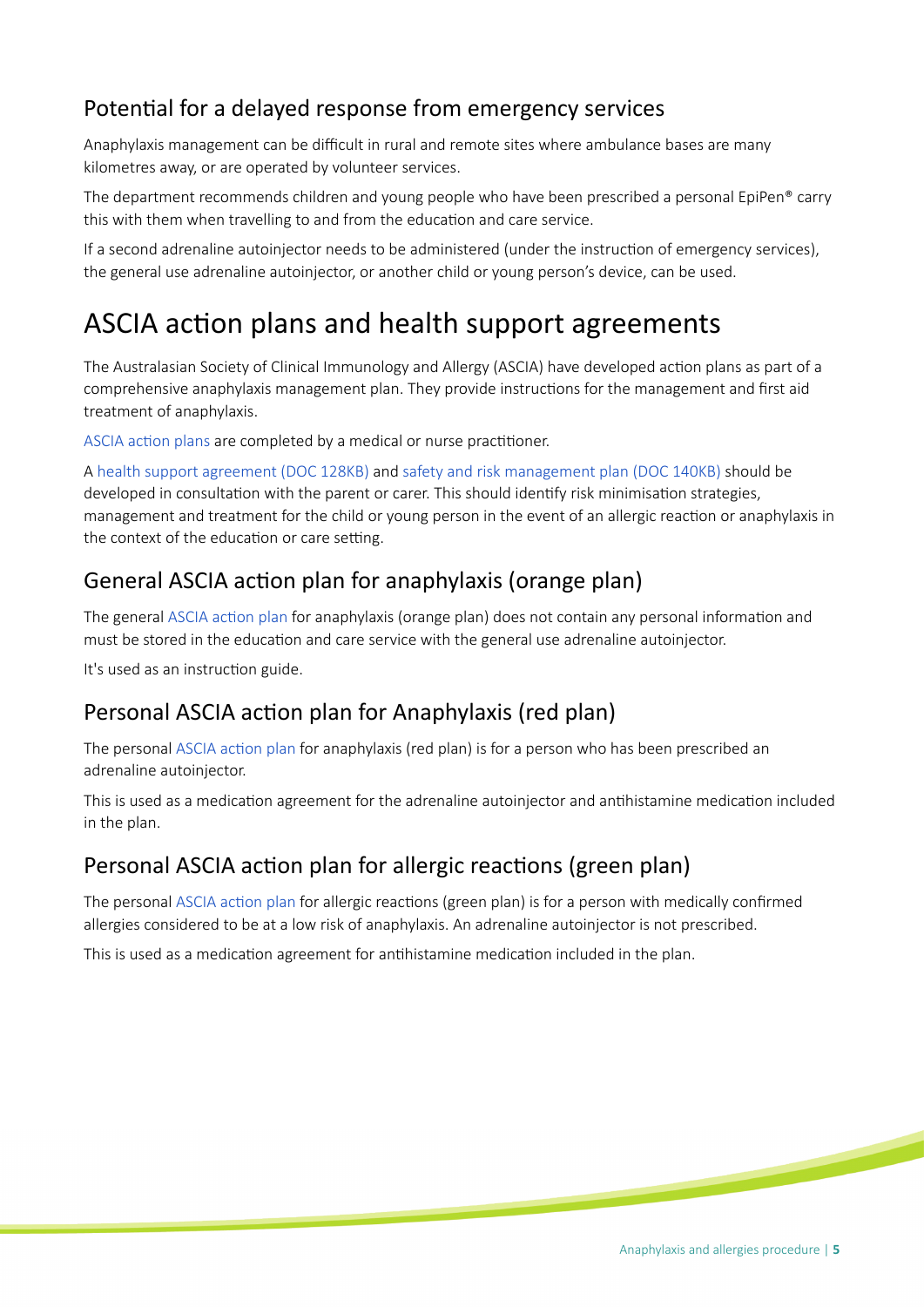## Health support agreement

A child or young person may be identified to be at risk of allergies or anaphylaxis, even without a medical diagnosis or ASCIA action plan. In this case, the education or care service must complete a health support [agreement \(DOC 128KB\)](https://www.education.sa.gov.au/sites/default/files/hsp120-health-support-agreement.docx) with the parent or carer. They should also complete the [safety and risk management](https://www.education.sa.gov.au/sites/g/files/net691/f/hsp121-safety-risk-mgmt-plan.doc)  [plan \(DOC 140KB\).](https://www.education.sa.gov.au/sites/g/files/net691/f/hsp121-safety-risk-mgmt-plan.doc) This will make sure site-specific strategies have been identified. It will also identify individual management and treatment for the child or young person in the event of an allergic reacton or anaphylaxis. The [guide to planning health support \(DOC 87KB\)](https://www.education.sa.gov.au/sites/default/files/hsp125-guide-to-planning-health-support.docx) can help the health support agreement.

The health support agreement should be reviewed in consultaton with the parent or carer in each of the following circumstances:

- when the ASCIA action plan has been reviewed and updated
- as soon as practicable after anaphylaxis at the education or care service, to make sure all risk minimisation strategies have been identified
- before the child or young person participates in an offsite activity (for example, camps or excursions) or at onsite special events (for example, class parties, cultural days, sports or swimming events).

Go to [health support](https://www.education.sa.gov.au/supporting-students/health-e-safety-and-wellbeing/health-support-planning/managing-health-education-and-care/health-support) for more information.

## Where allergies or anaphylaxis are identified but there is no ASCIA action plan

In some circumstances, parents or carers may indicate a child or young person has allergies or anaphylaxis, however there's no ASCIA action plan in place. In this instance, the education or care service should:

- encourage the parent or carer to seek advice from a health professional to obtain an ASCIA action plan and an adrenaline autoiniector (if required)
- develop a [health support agreement \(DOC 128KB\)](https://www.education.sa.gov.au/doc/hsp120-health-support-agreement) and [safety and risk management plan \(DOC 139KB\)](https://www.education.sa.gov.au/sites/g/files/net691/f/hsp121-safety-risk-mgmt-plan.doc?v=1534810709) in consultaton with the parent or carer
- advise the parent or carer of the standard first aid response for managing anaphylaxis in an education or care service.

## Copies and locations of ASCIA action plans

Original copies of the ASCIA action plans can be photocopied or scanned, preferably in colour as they are colour coded.

Copies of the child or young person's **personal** (red) ASCIA action plan must be located with their adrenaline autoinjector and easily accessible.

Additonal copies of the **personal** (red) and **allergic reacton** (green) ASCIA acton plan should be kept in various locations around the education or care service so they're easily accessible in an emergency situation. Locations may include the child or young person's classroom, canteen, sick bay, school office and yard duty bag.

A **general** (orange) ASCIA action plan must be stored with the general use adrenaline autoinjector.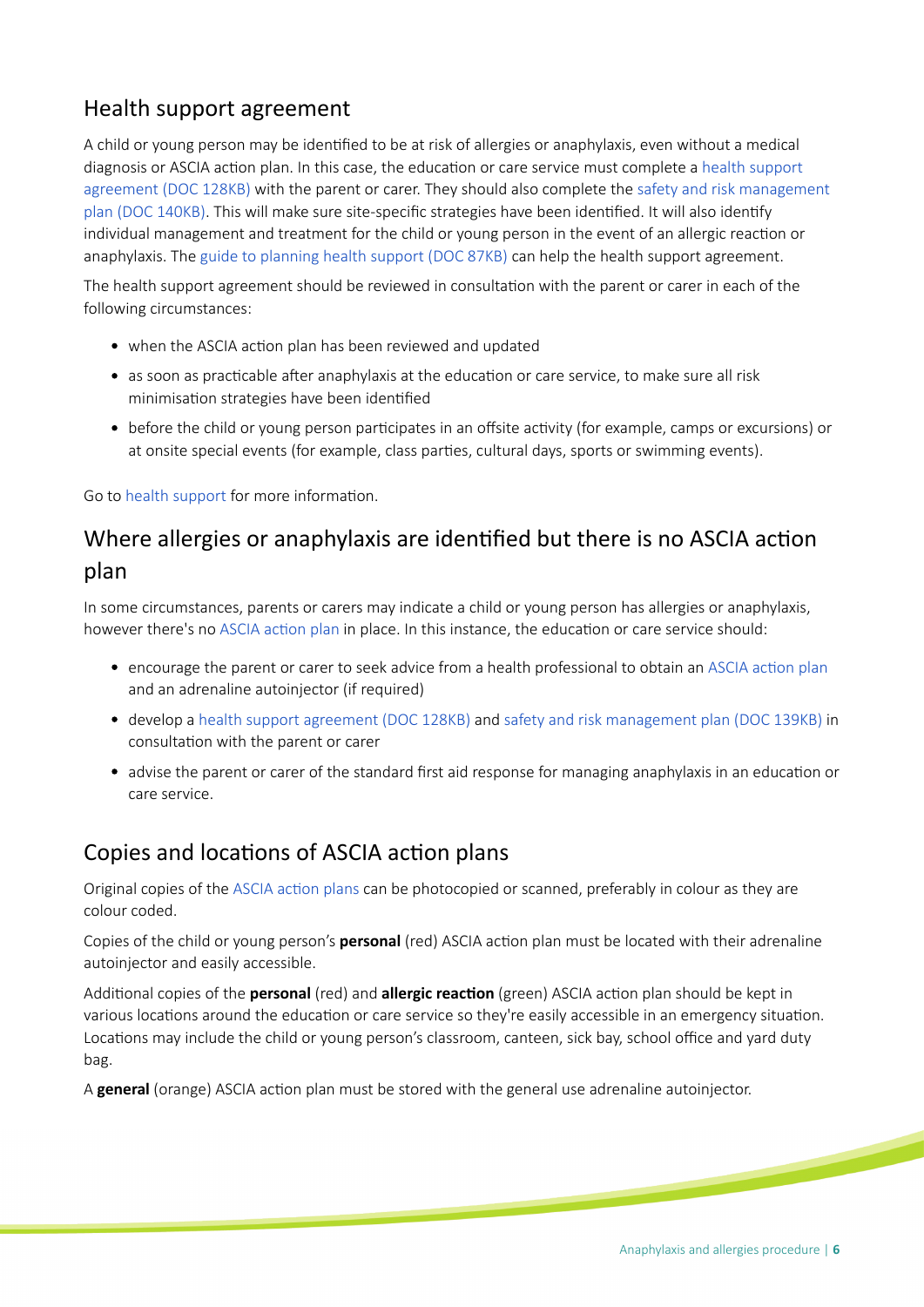The number and location of care plans will be decided by the principal or director of the education or care service based on a risk assessment, with consideration of timeliness of access in an emergency situation.

A [document control for care plans and support agreements form \(DOC 152KB\)](https://www.education.sa.gov.au/sites/g/files/net691/f/hsp130-document-control-hcp-support-agreements.doc?v=1534813512) may be used to identfy the number and locaton of all copies of the care plans. When a care plan is reviewed and updated, all forms in all locations must be replaced.

### Review of ASICA action plans

A review date is not an expiry date. Where a review date has expired, the care plan is still valid until an updated plan is received. Parents or carers should be contacted to provide an updated plan.

ASCIA action plans should be reviewed when the child or young person is reassessed by their treating health professional and each tme they obtain a new adrenaline autoinjector prescripton (approximately every 12 to 18 months).

The expiry date of the adrenaline autoinjector must be checked to make sure it's stll current, and if not, it must be replaced as soon as possible.

## Adrenaline autoinjector (EpiPen

#### ®

## )

#### **If in doubt give adrenaline autoinjector.**

It's better to use the adrenaline autoinjector even if in hindsight the reaction is not anaphylaxis.

The potential risks of not giving adrenaline far outweigh the potential risks of giving adrenaline.

ASCIA advises that no serious harm is likely to occur from mistakenly administering adrenaline to a child or young person who is not experiencing anaphylaxis.

Adrenaline autoinjectors are automatic injectors that contain a single pre-measured dose of adrenaline. They can't be reused. They can be used by anyone in an emergency, including people who aren't medically trained. Instructions are shown on the label of each autoinjector and on the ASCIA action plan.

Adrenaline works within minutes to reduce throat swelling, open up the airways and maintain blood pressure in people experiencing anaphylaxis. Withholding or delaying adrenaline may result in deterioration and potentially death of someone experiencing anaphylaxis.

In all cases when an adrenaline autoinjector is administered, an ambulance must be called. Care for the person must be transferred to the ambulance officer for admission to hospital for observation and monitoring. It's important that the child or young person be placed on a stretcher and not walked to the ambulance.

### General use adrenaline autoinjector

One clearly labelled, 'general use' adrenaline autoinjector that has **not** been prescribed to a partcular child or young person must be available at each preschool and school.

- Preschools must have 1 general use 0.15mg adrenaline autoinjector (EpiPen Jr®).
- Schools must have 1 general use 0.3mg adrenaline autoinjector (EpiPen®).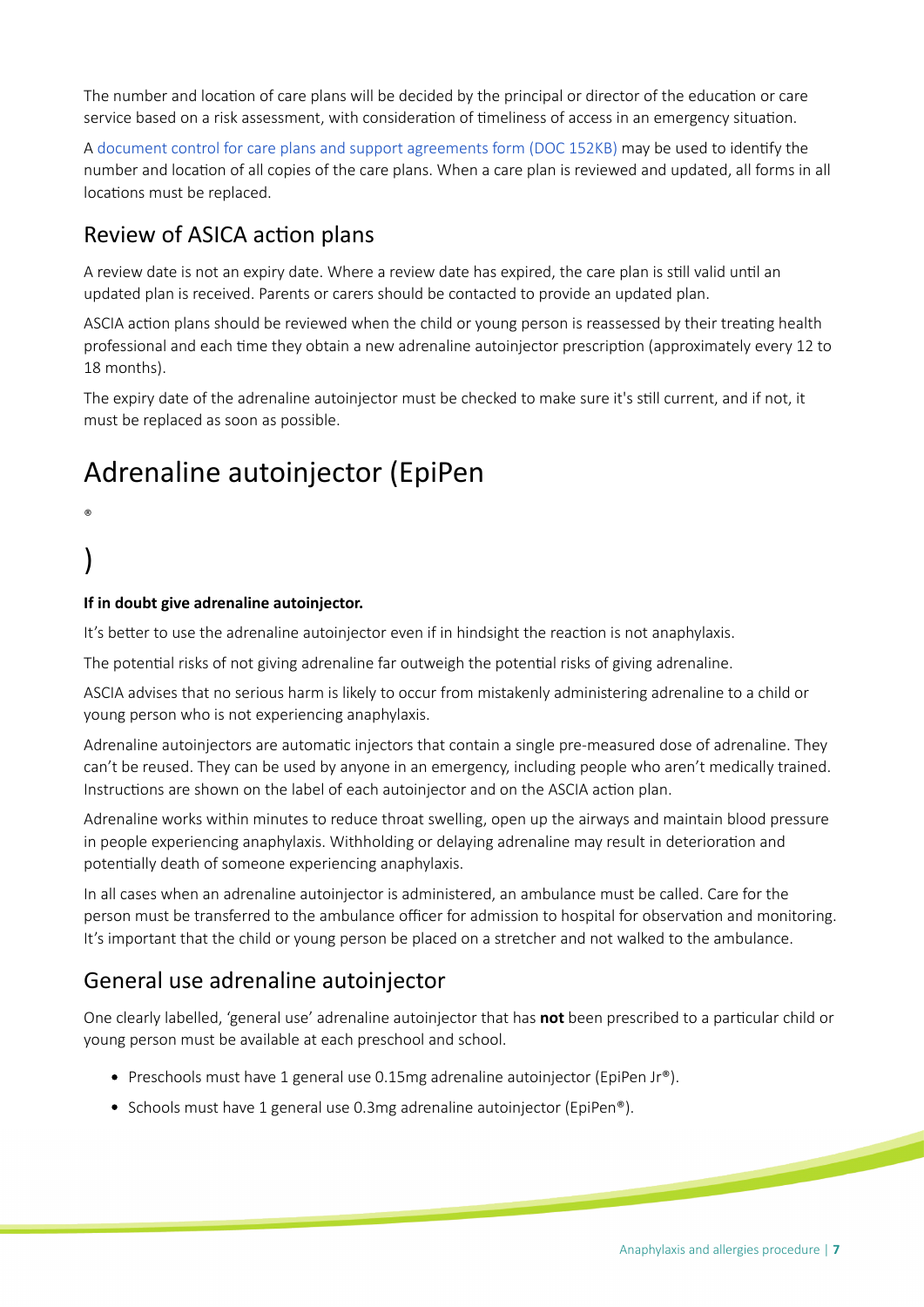Where a school has campuses across multiple physical locations and staff are unable to access the general use adrenaline autoinjector across campuses, the principal or director may purchase additonal devices.

Adrenaline autoinjectors for general use are available for purchase at any pharmacy without a prescripton. When purchasing an adrenaline autoinjector, it's important to make sure the date on the device has at least 12 months before expiry.

Adrenaline autoinjectors are funded by the education or care service.

Adrenaline autoinjectors must be replaced as soon as practicable after use, when the integrity of the medication is compromised, or before expiry.

The [anaphylaxis risk assessment \(DOC 288KB\)](https://www.education.sa.gov.au/sites/g/files/net691/f/hsp321-anaphylaxis-risk-assessment.doc) can be completed by education and care services to assist in planning and measuring the implementaton and use of general use adrenaline autoinjectors.

## Prescribed adrenaline autoinjector

The child or young person's treatng health professional will prescribe the adrenaline autoinjector within the context of a comprehensive anaphylaxis management plan.

Two adrenaline autoinjectors are prescribed to a child or young person where they have a high risk of anaphylaxis. These are subsidised under the Pharmaceutcal Benefts Scheme (PBS). One of these devices must be provided to the education and care service. At least 1 adrenaline autoinjector should be kept within close proximity of the child or young person.

Additonal adrenaline autoinjectors can be purchased without prescripton from a pharmacy at full cost.

Not all children or young people with a diagnosed allergy will be prescribed an adrenaline autoinjector.

#### Adrenaline autoinjector dose recommendations

Adrenaline autoinjectors currently available in Australia include the EpiPen® and EpiPen Jr®.

#### **EpiPen Jr**





- Green label device.
- Contains 0.15mg of adrenaline.
- Usually prescribed or administered for children 1 to 5 years of age (10kg to 20kg).
- If only a yellow label EpiPen® is available, this should be used in preference to not using one at all.

#### **EpiPen**

®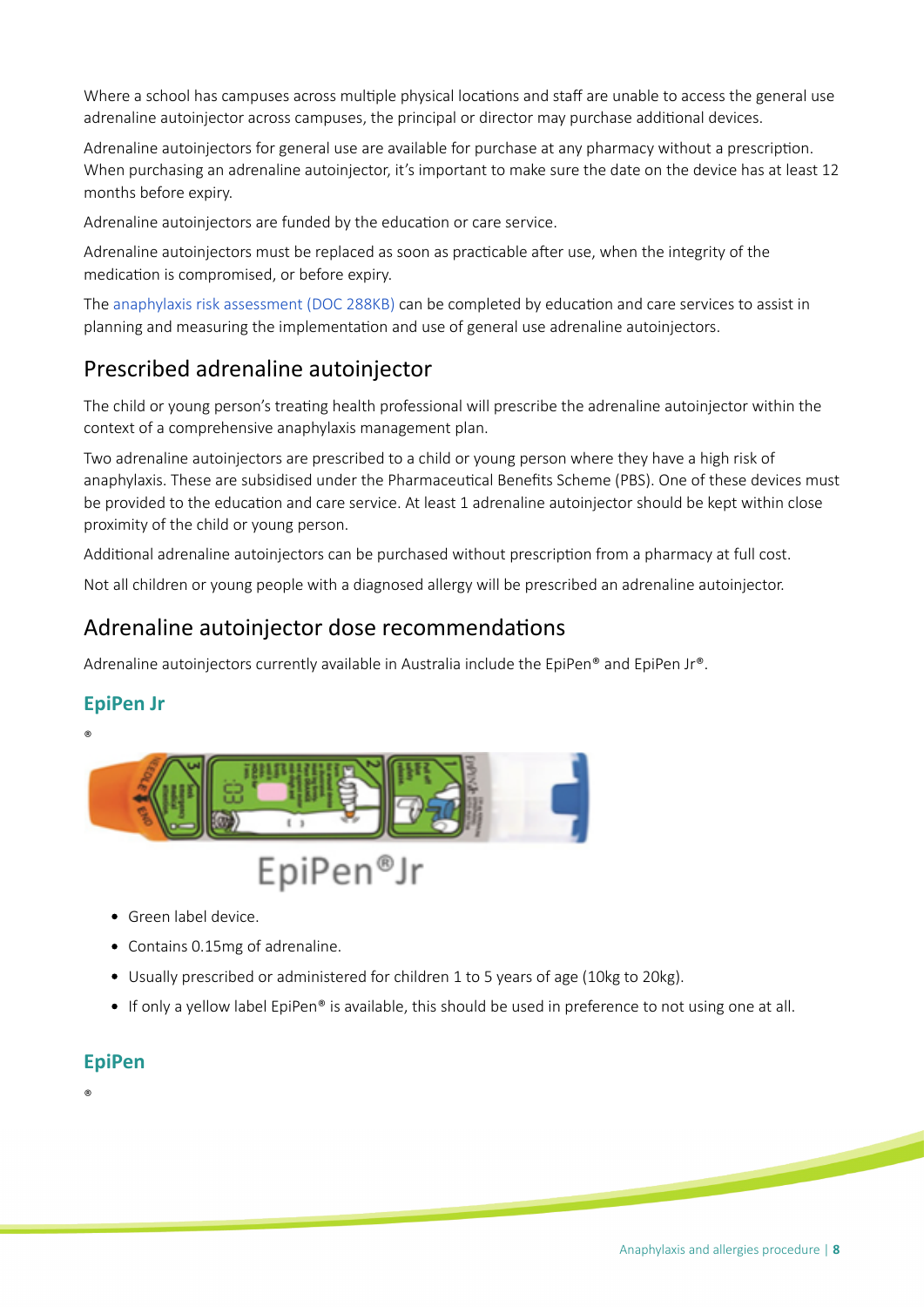

- Yellow label device.
- Contains 0.3mg of adrenaline.
- Usually prescribed or administered for children over 5 years of age, young people and adults (more than 20kg).
- If only a green label EpiPen Jr® is available, this should be used in preference to not using one at all.

#### Storing adrenaline autoinjectors

Adrenaline autoinjectors must be kept out of reach of small children but quickly accessible and not locked in a cupboard or classroom (during recess or lunch). In some cases, exposure to an allergen can lead to anaphylaxis within 5 minutes. The ASCIA action plan for anaphylaxis must be kept with the adrenaline autoinjector. A **general** (orange) ASCIA action plan must be kept with the general use adrenaline injector, and the **personal** (red) ASCIA action plan must be kept with an individual's prescribed adrenaline injector.

Adrenaline autoinjectors are light and heat sensitve and must be stored in a cool dark place at room temperature (between 15 and 25 degrees Celsius). Where there is a fluctuation outside of these temperatures, the adrenaline autoinjector may be stored in an insulated wallet or travel pouch with an ice brick. However, it should not be in contact with the ice brick as this may damage the autoinjector mechanism.

#### **Adrenaline autoinjectors must not be stored in a refrigerator or freezer as this may afect the autoinjector mechanism.**

In some circumstances, the adrenaline autoinjector may be carried by the child or young person (refer to selfadministraton of an adrenaline autoinjector). For young children (child care or early primary) it's not appropriate for them to carry an adrenaline autoinjector.

#### **Labelling**

Where a child or young person has a personal adrenaline autoinjector, these must have a pharmacy label and be stored in the original container that's clearly labelled with the child or young person's name.

The education or care service's general use adrenaline autoinjector must be stored within the original labelled container and clearly labelled as 'general use'.

#### **Training devices**

Adrenaline autoinjector training devices must never be stored in the same location as personal use or general use adrenaline autoinjectors to avoid the risk of confusion.

All adrenaline autoinjector training devices must be clearly labelled 'training device only'.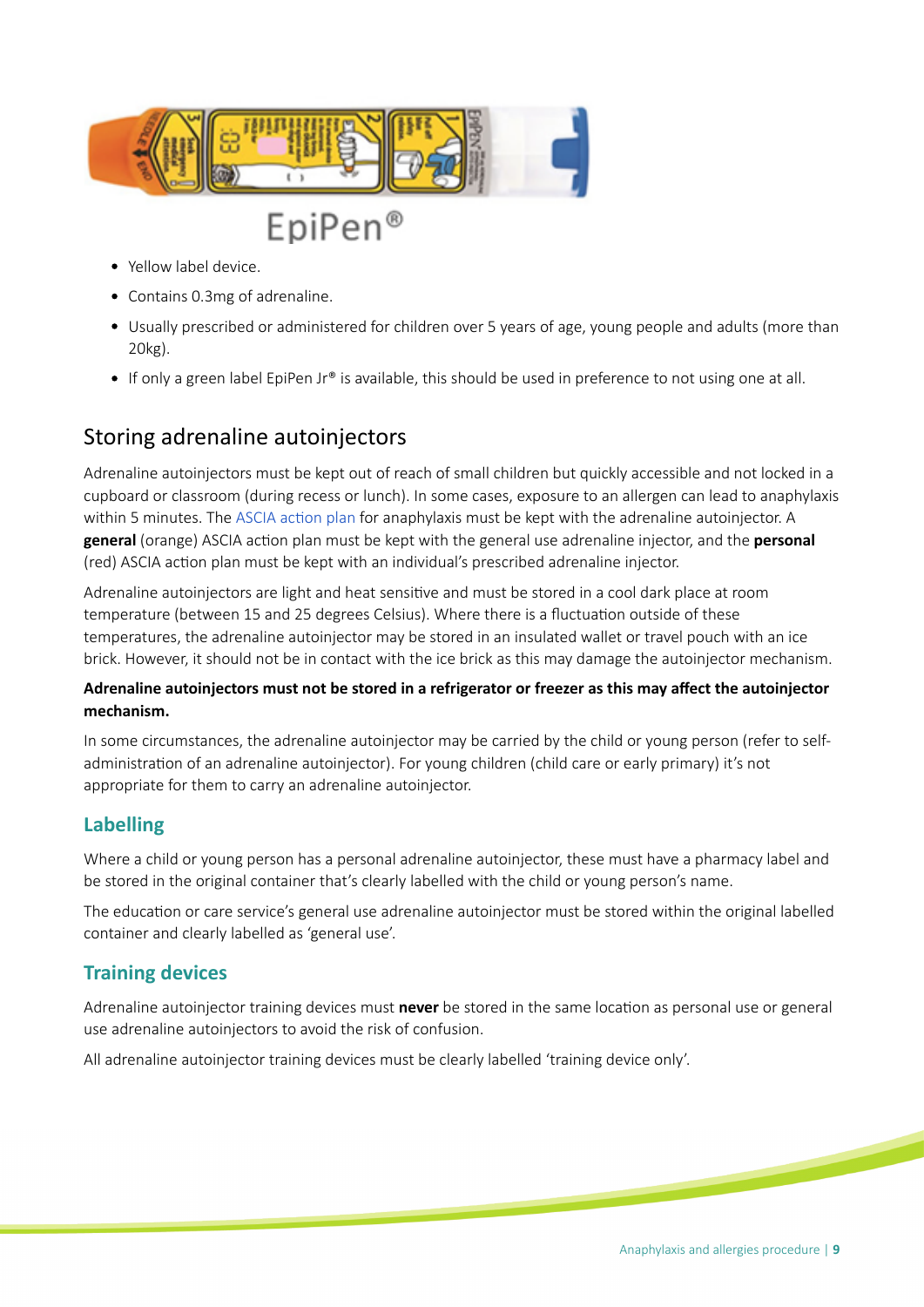## Disposal of adrenaline autoinjectors

An EpiPen® is designed for the needle to automatically retract back into the device when administered, preventing the risk of needle stick injury.

Any used adrenaline autoinjector should be handed to the ambulance officer.

Expired or damaged adrenaline autoinjectors should be returned to the pharmacy when replacing the device.

### Expired or damaged adrenaline autoinjectors

The shelf life of an adrenaline autoinjector is around 1 to 2 years from the date of manufacture. Devices must be replaced before the expiry date. It's important to check the expiry date on the device, rather than the box.

Education and care services are encouraged to register with the [EpiClub reminder program](https://www.epiclub.com.au) when an EpiPen® is purchased. This free service sends a reminder via SMS, email or post, when the EpiPen® is nearing expiry.

Where the adrenaline autoinjector is for a child or young person's personal use, and it's noted by the education and care staff that the expiry date is nearing, the parent or carer should be notified as soon as practicable. It's the responsibility of the parent or carer to make sure medications are in date at all times, and in the original container with a pharmacy label that includes name, dose and administration instructions.

The [ASCIA adrenaline autoinjectors frequently asked questons](https://www.allergy.org.au/health-professionals/anaphylaxis-resources/adrenaline-autoinjectors-faqs) notes that a recently expired adrenaline autoinjector should be used in preference to not using one at all. However, the education or care service must make sure a regular review is undertaken and general use adrenaline autoinjectors close to expiry date are replaced.

The EpiPen® contains a clear window near the tip where the adrenaline can be checked. This should be checked regularly. Adrenaline is a clear liquid. EpiPen® autoinjector with clear liquid is safe to use (see autoinjector clear fuid image below).



Where the adrenaline is cloudy or discoloured (see autoinjector cloudy image below) or there is evidence of sediment, the general use device should be replaced or the parent or carer notified for personal use devices. EpiPen® autoinjector with cloudy liquid needs replacing.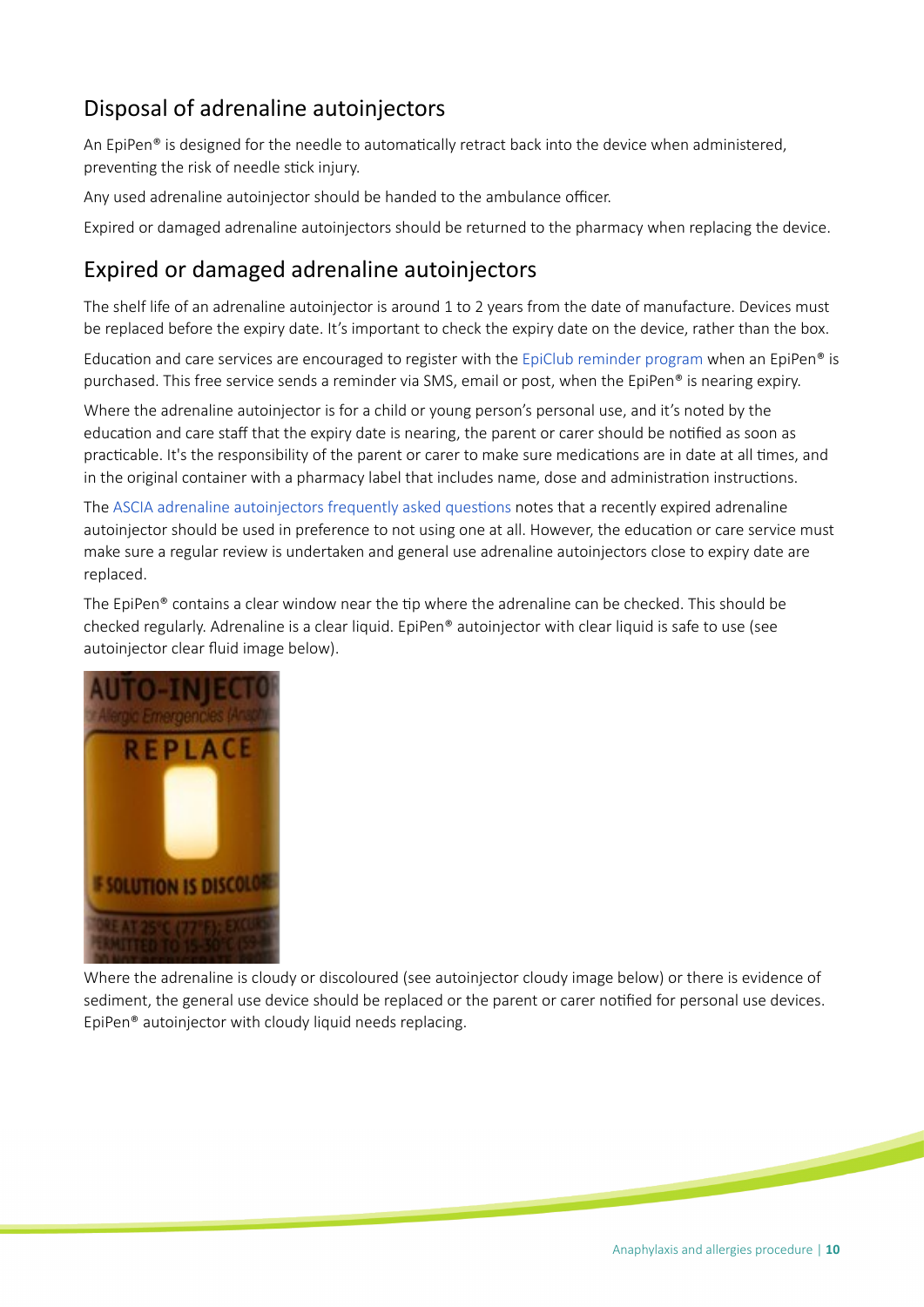

### Review of adrenaline autoinjectors

Education and care services should have a nominated staff member to undertake a regular review of all adrenaline autoinjectors. This includes all general use devices, and personal use devices that are held by the educaton or care service.

The review requires a visual inspection of each adrenaline autoinjector to check the expiry date and the integrity of the adrenaline. This should be completed on the [review of adrenaline autoinjector checklist \(DOCX](https://www.education.sa.gov.au/sites/g/files/net691/f/hsp322-review-adrenaline-autoinjectors.doc)  [164KB\)](https://www.education.sa.gov.au/sites/g/files/net691/f/hsp322-review-adrenaline-autoinjectors.doc).

### Using a personal use adrenaline autoinjector for another person

If the education or care service has a general use adrenaline autoinjector, this should always be used in the first instance.

If the general use adrenaline autoinjector is not available and it's an anaphylaxis emergency, the priority and overarching duty of care is to help the person having the allergic reacton as it may be life-threatening. In this instance, another child or young person's personal use adrenaline autoinjector may be used.

In the event of this, education and care staff must make sure the child or young person whose adrenaline autoinjector has been used is not exposed to any risks until a replacement device is available. This may include supervision inside if the allergen is environmental or insect related. Or if food related, it may include restricting food options to make sure exposure is minimised.

If a child or young person's personal use adrenaline autoinjector has been used on another person, the education or care service must, as soon as practicable, purchase a replacement adrenaline autoinjector from a pharmacy at the education or care service's expense. The parent or carer must be notified.

## Medication legislation for adrenaline autoinjectors

In all cases, education and care services must make sure medication is not administered to a child or young person unless the administration is authorised and complies with the department's medication management in education and care procedure.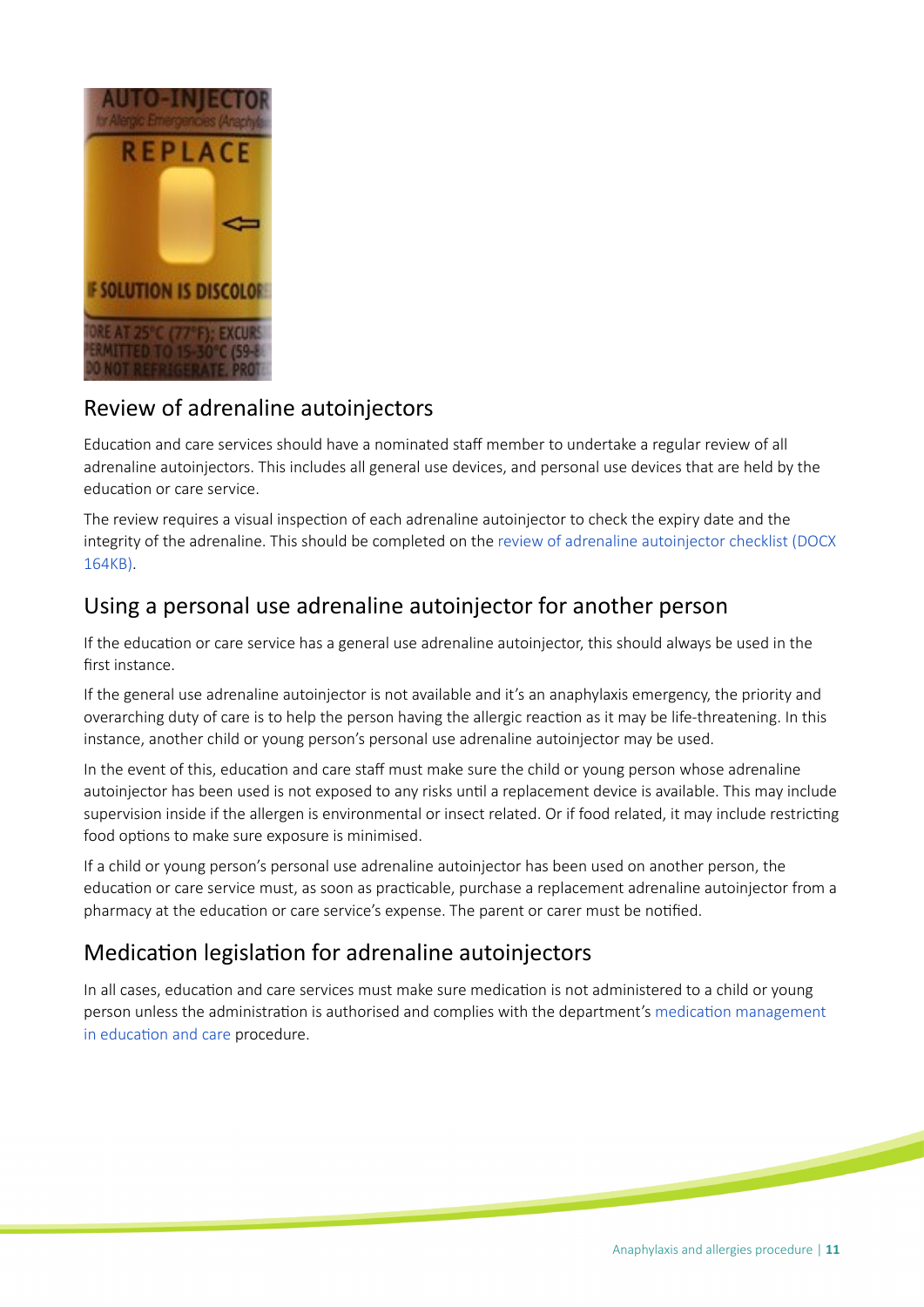The requirement for an authorisation to administer doesn't apply where the emergency relates to anaphylaxis or asthma (see [Regulaton 94\(1\)\)](https://www.legislation.nsw.gov.au/#/view/regulation/2011/653/chap4/part4.2/div4/reg.94). Where an adrenaline autoinjector is administered in an emergency without an authorisation, the education or care staff must notify the parent or carer, call the ambulance and transfer duty of care of the child or young person to the ambulance officer.

Where an ASCIA action plan includes a description of other medication under the 'action for mild to moderate allergic reaction' section, completed by the treating health professional, this is used as the authorisation to administer.

## If a parent or carer hasn't provided an adrenaline autoinjector

Enrolment or atendance can't be refused because an adrenaline autoinjector is not provided where a child or young person has a known risk of anaphylaxis.

Parents or carers are ultmately responsible for their child or young person's wellbeing. They have a duty of care to provide information to the education or care service about their child or young person's healthcare needs together with the appropriate documentaton, equipment and medicaton. The parent or carer should be strongly encouraged to provide a personal adrenaline autoinjector for their child or young person.

If a parent or carer doesn't provide the educaton or care service with an adrenaline autoinjector when this has been prescribed for their child or young person, the following action should be taken:

- The education or care service will use their general use adrenaline autoinjector if the child or young person experiences anaphylaxis.
- Reduce the child or young person's involvement in high-risk activities, for example:
	- food allergy: only eating food provided from home (need to be very careful at class parties and during cooking classes, and restrict canteen purchases)
	- insect allergy: kept inside if a bee swarm is present or away from grassed areas on high-risk occasions such as sports days on ovals and during recess and lunch breaks
	- go to the risk management section (in this procedure) for further risk minimisation activities.
- Advise the parent or carer of the standard first aid response for managing anaphylaxis in an education or care service.

## **Transport**

Where a child or young person has a known health condition, consideration must be given to providing safe transport to and from the education and care service and for excursions and offsite activities. This includes where a child or young person has been prescribed emergency response medication.

It's the responsibility of the education and care service to develop strategies to ensure the safe management of frst aid during transport in the event of an anaphylaxis incident.

The department recommends children and young people that have been prescribed a personal EpiPen® carry this with them when travelling to and from the education and care service.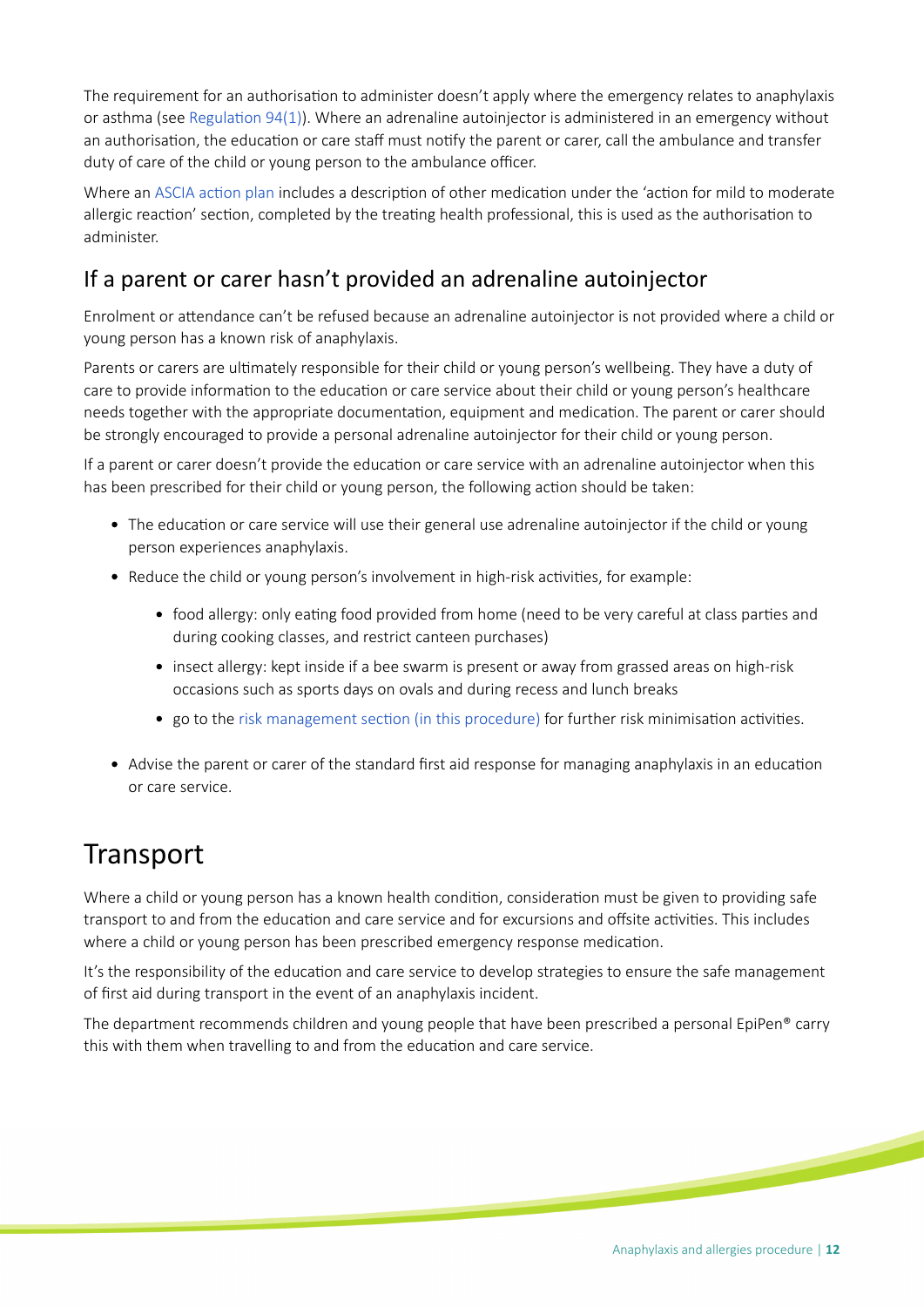## Training and education

All education and care settings must have at least 1 designated first aider who is trained in HLTAID004 Emergency First Aid Response in an Education and Care Setting in attendance at all times. They must be immediately available to administer frst aid and emergency response medicaton (where required).

All education and care staff are encouraged to complete the free [ASCIA anaphylaxis e-training.](https://etraining.allergy.org.au) This training is approved by the Australian Care and Education Council Quality Association (ACECQA) for preschools and children's centres in meetng frst aid training requirements. This course should be completed every 2 years. It can be used as refresher training when a child or young person at risk of anaphylaxis is enrolled in the educaton or care service.

All canteen staff and food technology educators should undertake the free National Allergy Strategy All about [Allergens online training.](http://www.foodallergytraining.org.au) Regular volunteers should also be encouraged to undertake this training, however they should not have the responsibility of preparing food for children and young people or staff with food allergies.

All education and care staff should regularly undertake a practical training session in using an adrenaline autoinjector. The department recommends this is completed at least twice a year.

- Adrenaline autoinjector training devices are available from pharmacies, patient support organisations and adrenaline autoinjector distributors in Australia.
- Training devices must be clearly labelled with 'training device only' and must never be stored with general or personal use adrenaline autoinjectors.

Educaton about allergies should go beyond afected children and young people, parents or carers, and educaton and care staf. It should include non-afected children and young people, their parents or carers and the broader school community to enable a safe environment in education and care services.

ASCIA have a range of [anaphylaxis e-training modules and resources](http://www.allergy.org.au/anaphylaxis) available for educaton and care services as well as modules for community frst aid that can be undertaken by the broader school community.

The Allergy and Anaphylaxis Australia [Be a M.A.T.E](https://allergyfacts.org.au/allergy-management/5-12-years/be-a-mate) program is an educatonal awareness program designed to help parents and education staff teach students about food allergies, and how to help their friends who are at risk of anaphylaxis. The [Be a M.A.T.E. resources](https://allergyfacts.org.au/index.php?option=com_content&view=article&id=16:be-a-mate-resources&catid=30&itemid=241) help increase allergy awareness and understanding within the whole school community.

## Communication and risk management

### Communication

Go to [health support](https://www.education.sa.gov.au/supporting-students/health-e-safety-and-wellbeing/health-support-planning/managing-health-education-and-care/health-support) for general communication strategies.

Communication strategies for education and care services where a child or young person with a known risk of allergy and anaphylaxis must be developed with an assurance that parents or carers understand the content. They should include:

• promotion of the education and care service as an allergy-aware environment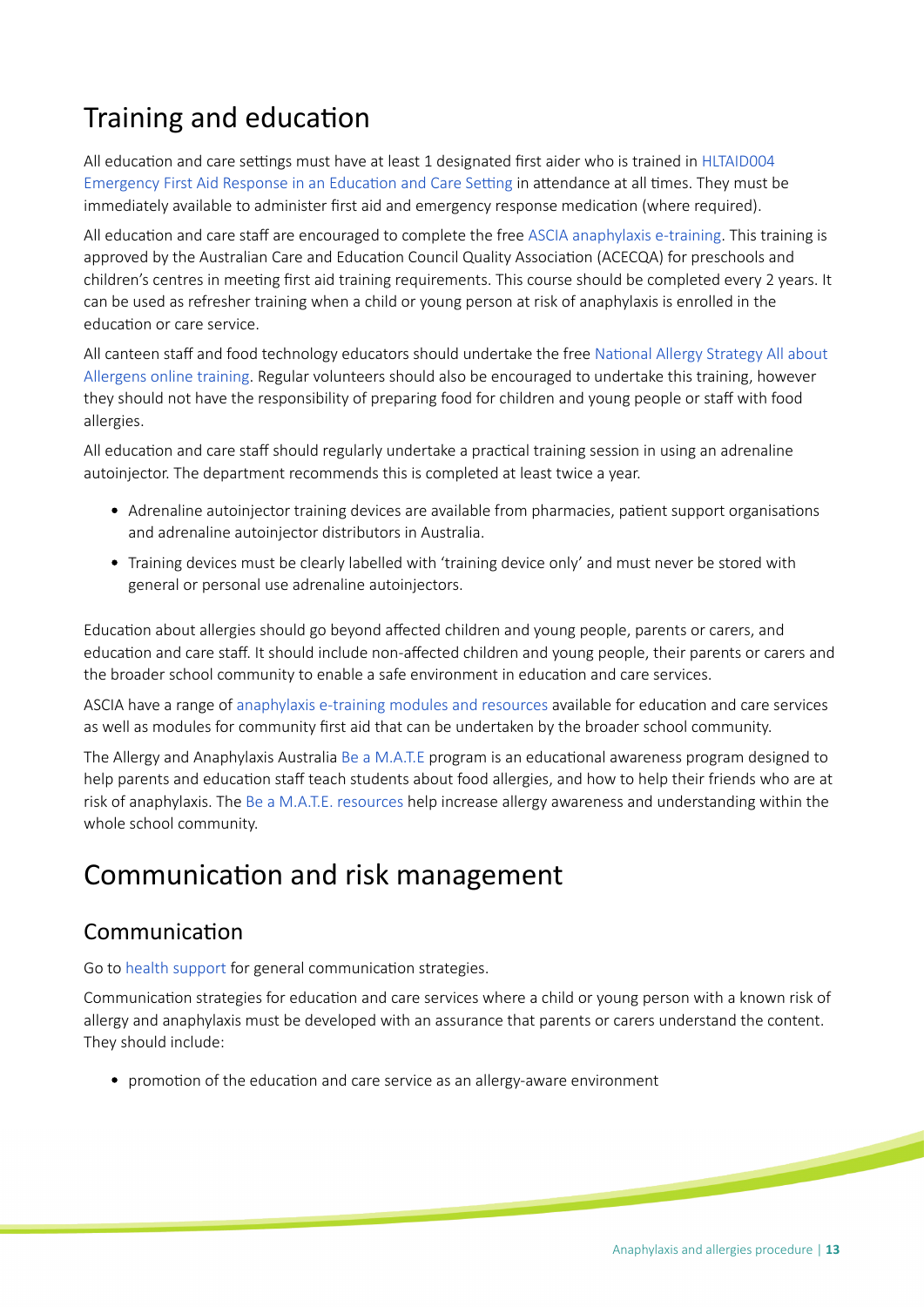- regular communication with children and young people, parents or carers and the wider school community to promote allergy awareness
- promotion of the [ASCIA website](https://www.allergy.org.au) and [Allergy & Anaphylaxis Australia](https://allergyfacts.org.au) website to access resources and etraining modules
- staff awareness of all children and young people currently enrolled with a known risk of anaphylaxis and to be informed of the general triggers, management strategies and emergency response for that child or young person
- raising awareness with all children and young people about the ways to minimise the risk for children and young people with a known risk of anaphylaxis
- regular communication with parents or carers of children and young people with a known risk of anaphylaxis to provide assurance that appropriate management, risk minimisation and emergency response strategies are in place
- communication from parents or carers of any changes to the child or young person's allergy and risk factors to ensure education and care staff have up-to-date information
- alternative communication mechanisms to prevent accidental exposure to allergens, such as medical identification jewellery, a MedicAlert bracelet
- where age appropriate, communication with the peers of the child or young person identified to be at risk of anaphylaxis, to identify risk minimisation strategies that apply to them, such as hand washing before and after eating, and not sharing food.

### Risk minimisaton strategies

Blanket bans on food (for example 'nut-free environment') or other allergy triggers are not recommended.

It's impossible to guarantee complete removal of all allergens from the educaton or care service or community. Children and young people can be at risk of anaphylaxis from many foods or insect bites. It's not possible, nor practical, to ban or remove all food or insect allergens from an education or care service.

It may give parents or carers, and children and young people sufering from allergies, a false sense of security and assume the education or care service is free from a specific allergen, for example nut-free.

It's more important to develop appropriate risk minimisaton strategies and consider children and young people with anaphylaxis when planning activities.

Creatng allergy-aware educaton and care services can minimise the risk of exposure for children and young people. This may include:

- asking that some food products (for example nuts) are not sent in lunch boxes
- not using some foods in cooking classes or science experiments.

It's not banning the food.

Education and care staff cannot confiscate foods that contain identified allergens, but they can carefully monitor the child or young person at risk. They can also monitor peers in close proximity who are eatng, to ensure no food sharing. Children and young people should be reminded of allergy-aware strategies and the child at risk should be kept safe, making sure hand washing and wiping of tables occurs.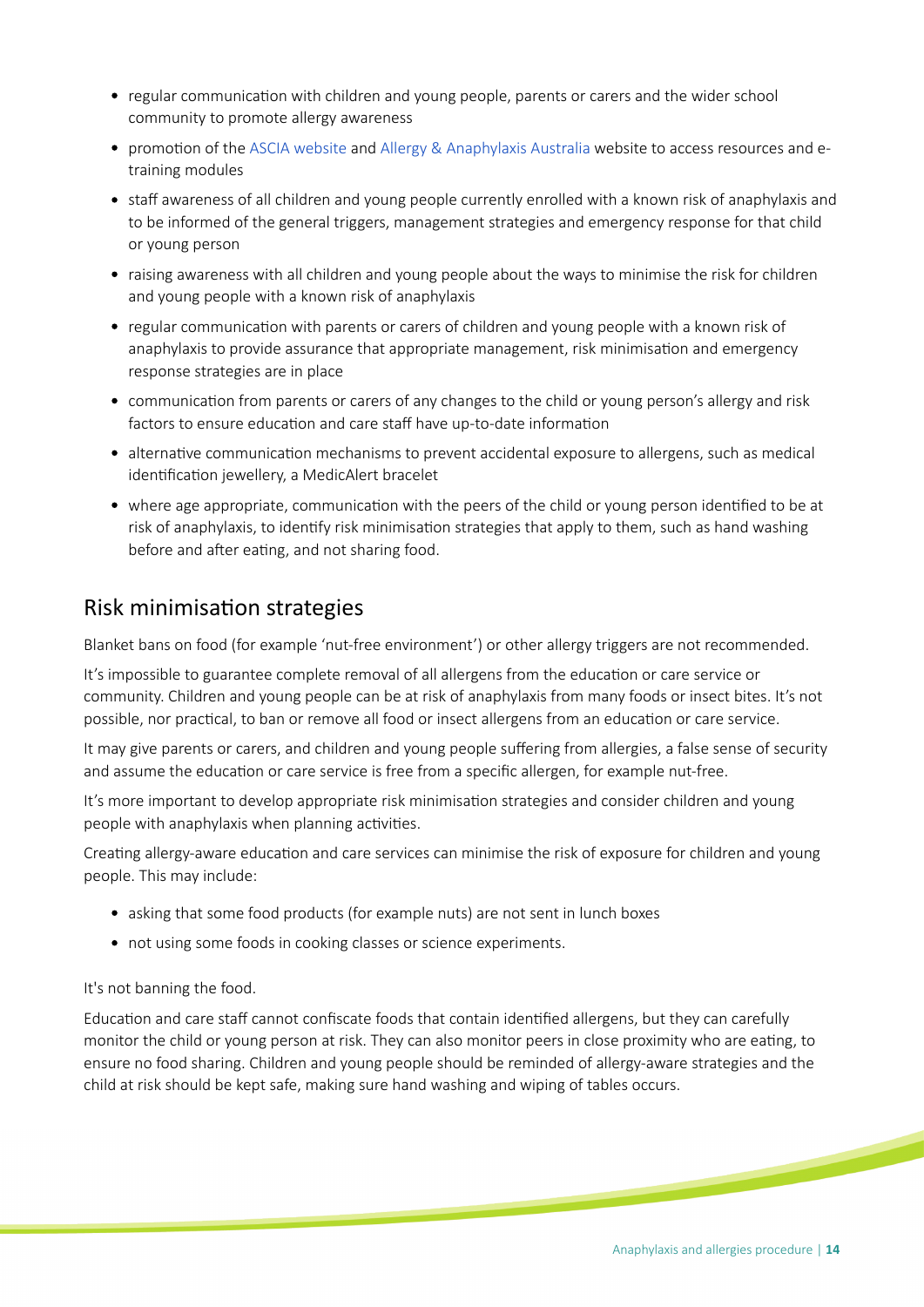Children and young people with food allergies should not be isolated from their peers and friends.

Certain foods and insect stings are the most common causes of allergic reaction and anaphylaxis in children and young people, with other common allergens including some medications and latex.

- **Food:** the main trigger for allergic reactons in infants, children and adolescents. In Australia, there are 10 foods that cause 95% of food-induced allergic reactons including cow's milk, tree nuts, peanuts, shellfish, fish, sesame seeds, eggs, soy, wheat and lupin.
- **Insects**: bee venom is the most common cause of insect allergy. Other Australian insects that inject venom known to cause an allergic reacton include the Hopper ant (also known as Jack Jumper ant, located mainly in the Adelaide Hills), wasps and, rarely, other ants.
- **Medication**: antibiotics (usually penicillin) are the most common cause of allergic reactions. Less frequently, allergic reactions have been noted in non-steroidal anti-inflammatory medication (such as ibuprofen, Nurofen).
- **Latex**: exposure to latex can lead to generalised and serious allergic reactons, including anaphylaxis. Latex is most often associated with disposable gloves, but other common items that may contain latex include balloons, bandages, rubber bands, paint, swimming caps, condoms and syringes.

Individual risk minimisaton strategies should be documented in the [safety and risk management plan \(DOC](https://www.education.sa.gov.au/sites/g/files/net691/f/hsp121-safety-risk-mgmt-plan.doc?v=1534810709)  [139KB\)](https://www.education.sa.gov.au/sites/g/files/net691/f/hsp121-safety-risk-mgmt-plan.doc?v=1534810709) where a child or young person has allergies or anaphylaxis.

Allergy & Anaphylaxis Australia have developed [examples of risk minimisaton strategies for schools,](https://allergy.org.au/images/scc/ASCIA_Risk_minimisation_strategies_table_030315.pdf)  [preschools and childcare services \(PDF, 1.1MB\)](https://allergy.org.au/images/scc/ASCIA_Risk_minimisation_strategies_table_030315.pdf). This is endorsed by ASCIA. The department recommends this is reviewed when developing risk minimisation strategies.

More resources are on [Allergy & Anaphylaxis Australia – schooling and childcare](https://allergyfacts.org.au/allergy-management/schooling-childcare).

## Other consideratons for anaphylaxis - mental health and bullying

### Mental health and anaphylaxis

Children and young people who have severe allergies and are at risk of anaphylaxis, and their parents or carers may be anxious about their allergies.

In a small number of cases, anxiety may become debilitatng, preventng the child or young person from engaging in daily activities at home, school, or socially. For example, a child or young person with an insect stng allergy might completely avoid the outdoors, or a child with a food allergy might follow an overly restrictive diet or avoid friends' homes for fear of encountering an allergen. A young child with anaphylaxis might refuse to stay at school for fear of having a reacton there.

Where there are recurrent episodes of anxiety related to anaphylaxis or allergies, a [health support agreement](https://www.education.sa.gov.au/sites/default/files/hsp120-health-support-agreement.docx)  [\(DOC 128KB\)](https://www.education.sa.gov.au/sites/default/files/hsp120-health-support-agreement.docx) or [emotonal wellbeing support plan \(DOCX, 129KB\)](https://www.education.sa.gov.au/sites/default/files/hsp400-emotional-wellbeing-support-plan.docx) should be developed (or updated) to refect strategies to reduce and manage the anxiety. It's important to return the child or young person quickly to class activities to distract the focus from remaining symptoms and prevent reinforcement of avoidant behaviours that may increase anxiety. Calling parents or carers to remove the child or young person from the educaton or care service may promote school avoidance.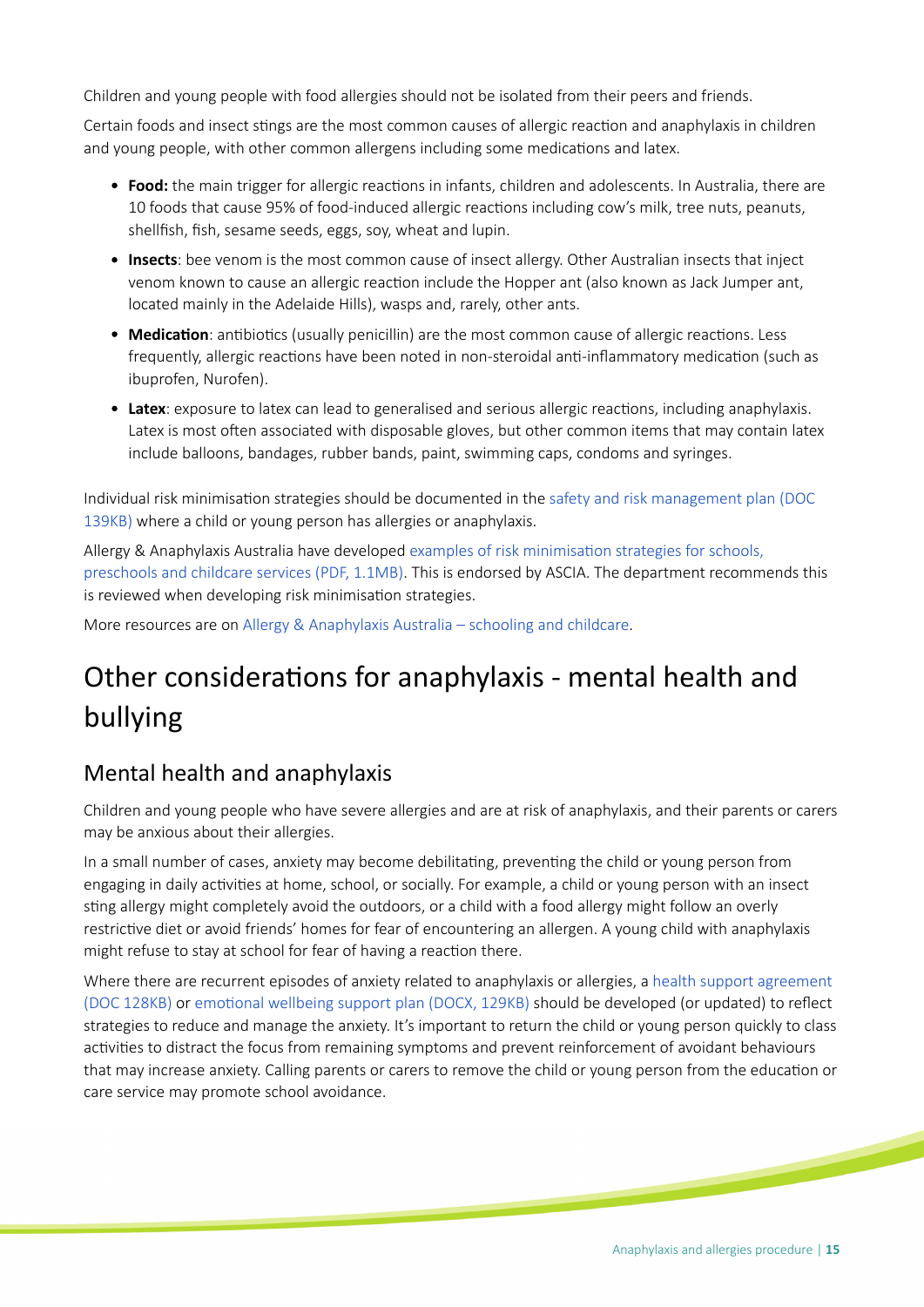High levels of anxiety may often be seen in parents or carers of children and young people with anaphylaxis, particularly those with nut allergies. See [assessment of quality of life in children with peanut allergy](https://onlinelibrary.wiley.com/doi/abs/10.1034/j.1399-3038.2003.00072.x). Prescribing adrenaline autoinjectors has been associated with a reduction in anxiety for parents or carers.

Stress and anxiety for children and young people with severe allergies, and their parents or carers, can significantly increase when there's a change in lifestyle such as starting (or changing) education or care service.

There are 4 main causes of stress and anxiety relating to anaphylaxis for parents or carers:

- the potential seriousness of anaphylaxis (life-threatening)
- the inconvenience and changes in lifestyle (difficulty with shopping, reading labels, constantly having to explain the allergy)
- feeling isolated and that others don't understand
- $\bullet$  letting go (trusting the child or young person and others to deal with the allergy).

Regular and ongoing communication with parents or carers is important to reassure them of the strategies in place to manage the child or young person's allergies. There should be emphasis on the ability of the education or care service to ensure a safe environment.

## Bullying and allergies

Studies have demonstrated that children and young people with food allergies experience a decreased quality of life across a number of areas. More recent evidence suggests that these children and young people experience an increased occurrence of bullying compared to similar school-aged children, with 42% having experienced some form of bullying because of their allergy. See [bullying in Australian children and adolescents](https://onlinelibrary.wiley.com/doi/abs/10.1111/pai.12955)  [with food allergies.](https://onlinelibrary.wiley.com/doi/abs/10.1111/pai.12955)

Some individuals have reported being bullied because of their allergies, while others have reported specifc allergy-related-bullying, such as being touched with foods that they are allergic to or having their food being intentionally contaminated with an allergen. Where there may be a risk of severe anaphylaxis, this is of great concern.

Educaton and care services have a duty of care to ensure the safety of children and young people with a known risk of allergic reaction.

Education and care staff must identify and manage incidents of bullying of children and young people at risk of allergic reactions (for example teasing, tricking the person at risk into eating a food, or threatening with a substance they are allergic to). All incidents of bullying must be dealt with in line with the education and care service anti-bullying policy.

Any atempt to harm a child or young person at risk of anaphylaxis must be treated as a serious and dangerous incident.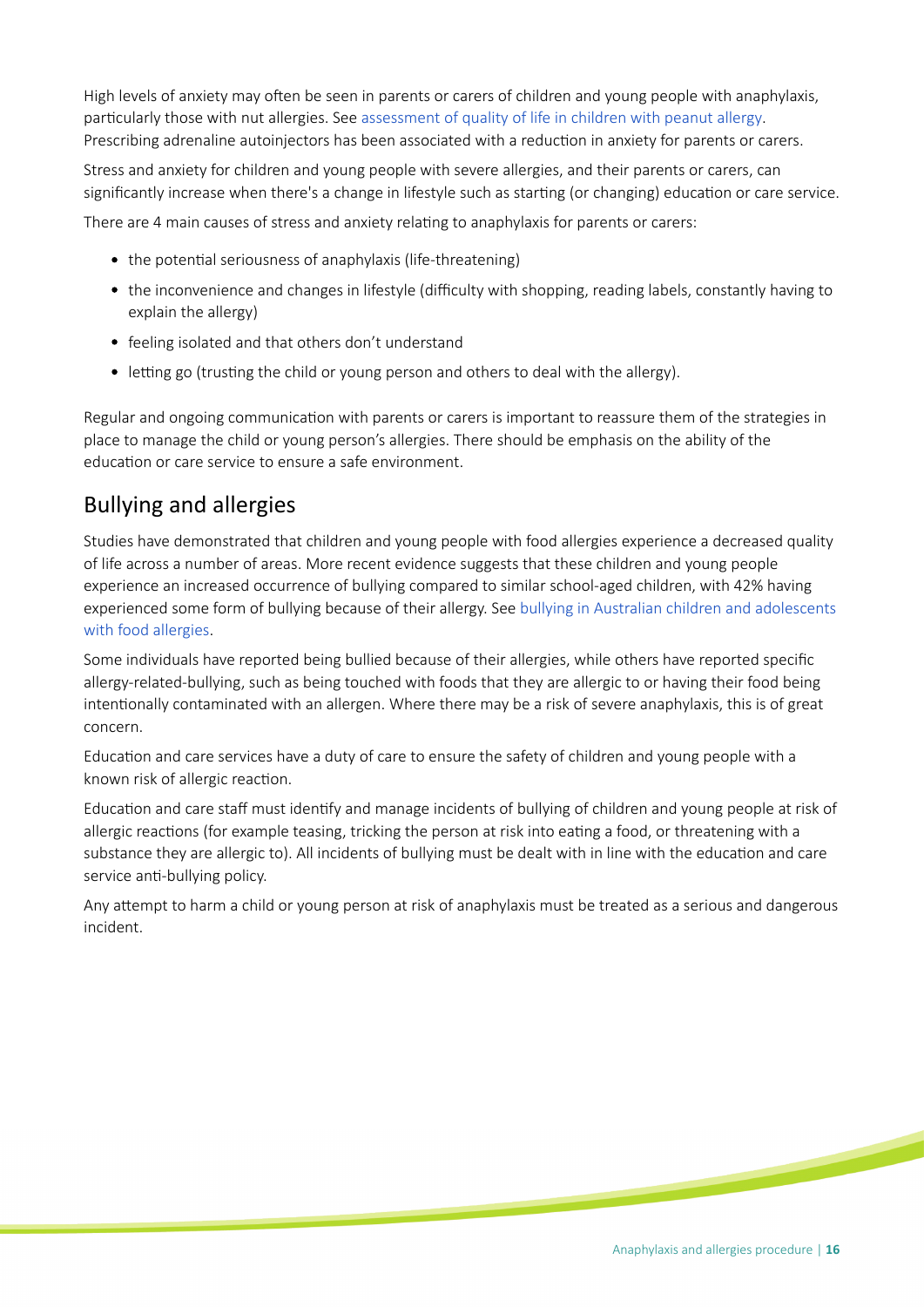# Definitions

## adrenaline autoinjector

Also see: EpiPen®. Adrenaline rapidly reverses the efects of anaphylaxis and is considered the emergency medication for anaphylaxis. Adrenaline autoinjectors:

- are spring loaded automatic injector devices for emergency and first aid treatment of anaphylaxis
- contain a single, fxed dose of adrenaline to be administered intramuscularly for safe, rapid absorpton
- are designed for use by anyone, including people who are not medical or nursing trained.

## ASCIA

Australasian Society of Clinical Immunology and Allergy. The peak professional body of clinical immunology and allergy in Australia and New Zealand.

## EpiPen

®

Also see: Adrenaline autoinjector. EpiPen® is currently the only brand of adrenaline autoinjectors available in Australia and is available in 2 doses:

- EpiPen Jr® (0.15mg adrenaline) usually prescribed for children between 10kg and 20kg.
- EpiPen® (0.3mg adrenaline) usually prescribed for adults and children over 20kg.

# Supporting information

ASCIA action plans [ASCIA frst aid for anaphylaxis \(PDF 258KB\)](https://www.allergy.org.au/images/stories/anaphylaxis/2017/ASCIA_PCC_Anaphylaxis_First_Aid_2017.pdf) [ASCIA how to give an EpiPen \(PDF 101KB\)](https://www.allergy.org.au/images/stories/anaphylaxis/2018/ASCIA_PCC_How_to_give_EpiPen_2018.pdf) [HSP120 Health support agreement \(DOC 128KB\)](https://www.education.sa.gov.au/sites/default/files/hsp120-health-support-agreement.docx) [HSP121 Safety and risk management plan \(DOCX 139KB\)](https://www.education.sa.gov.au/sites/g/files/net691/f/hsp121-safety-risk-mgmt-plan.doc) [HSP130 Document control for care plans and support agreements \(DOCX 151KB\)](https://www.education.sa.gov.au/sites/g/files/net691/f/hsp130-document-control-hcp-support-agreements.doc) HSP151 Medication agreement (DOC 312KB) [HSP154 Decision making tool for medicaton management \(DOCX 174KB\)](https://www.education.sa.gov.au/sites/default/files/hsp154-decision-making-tool-for-medication-administration.docx) [HSP321 Anaphylaxis risk assessment \(DOCX 288KB\)](https://www.education.sa.gov.au/sites/g/files/net691/f/hsp321-anaphylaxis-risk-assessment.doc) [HSP322 Review of adrenaline autoinjector \(DOCX 164KB\)](https://www.education.sa.gov.au/sites/g/files/net691/f/hsp322-review-adrenaline-autoinjectors.doc) HSP400 Emotional wellbeing support plan (DOCX 129KB)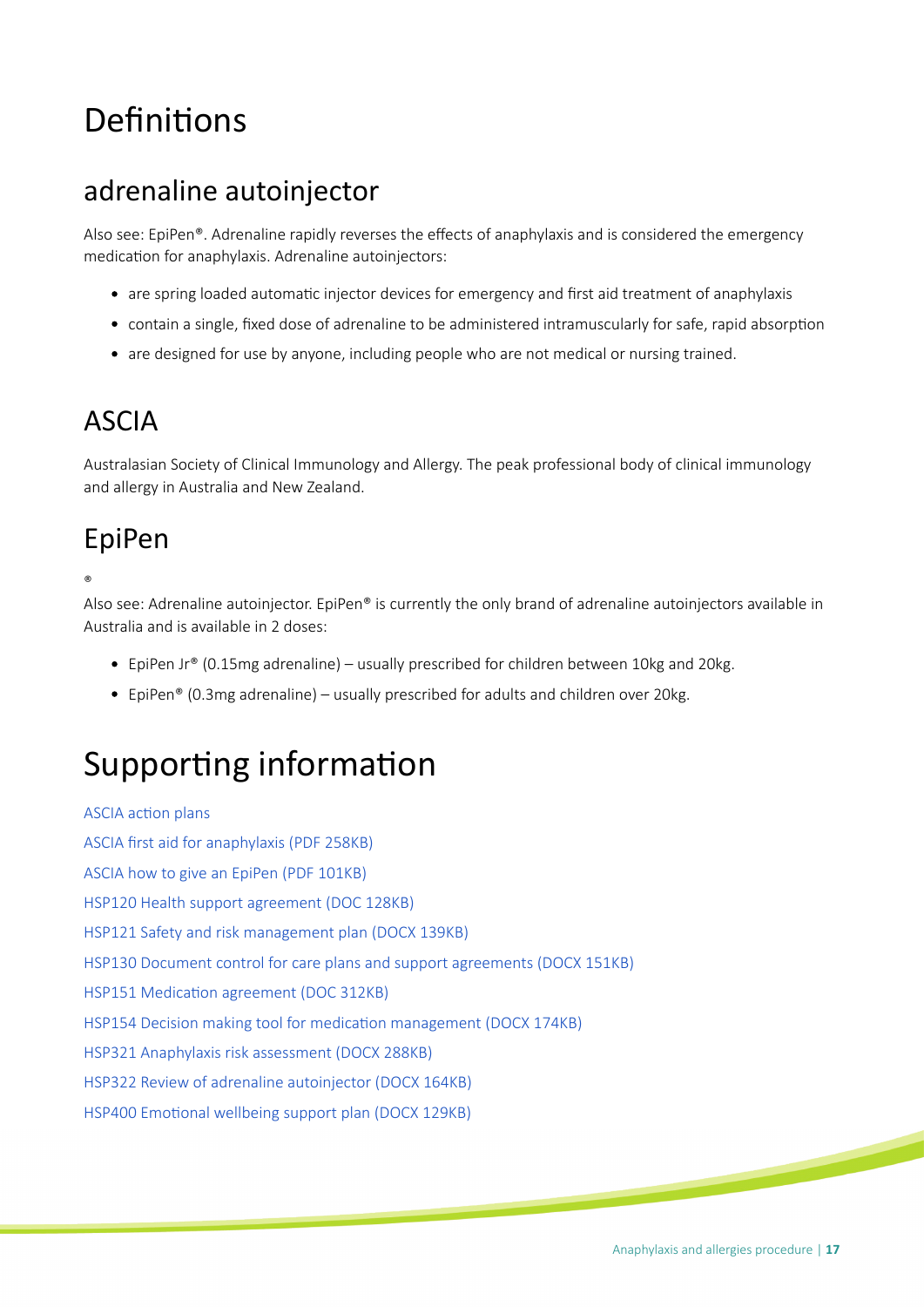Information sheet for parents – EpiPen and anaphylaxis (PDF 127KB) Management of anaphylaxis (flowchart) (PDF 108KB) Planning and documentation for anaphylaxis and allergies (flowchart) (PDF 127KB)

## **Related legislation**

Code of practice first aid in the workplace 2012 (PDF 732KB) Disability Discrimination Act 1992 Disability Standards for Education 2005 (PDF 214KB) Education and Early Childhood Services (Registration and Standards) Act 2011 (PDF 1.1MB) Education and Care Services National Regulations National Disability Insurance Scheme Act 2013 [State Records Act 1997](https://www.legislation.sa.gov.au/LZ/C/A/STATE%20RECORDS%20ACT%201997.aspx) [Work Health and Safety Act 2012](https://www.legislation.sa.gov.au/LZ/C/A/WORK%20HEALTH%20AND%20SAFETY%20ACT%202012.aspx)

## Related policies

[Duty of care policy \(PDF 632KB\)](https://edi.sa.edu.au/library/document-library/controlled-policies/duty-of-care-policy.pdf) First aid and infection control standard Medication management in education and care (PDF 846KB)

# Record history

Published date: July 2020

## Approvals

File number: 018/07540 Status: approved Version: 1.3 Policy officer: senior advisor health support, Disability Policy and Programs Policy sponsor: director, Disability Policy and Programs Responsible executive director: executive director, Early Years and Child Development Approved by: director, Disability Policy and Programs Approval date: 1 July 2020 Review date: 1 July 2023